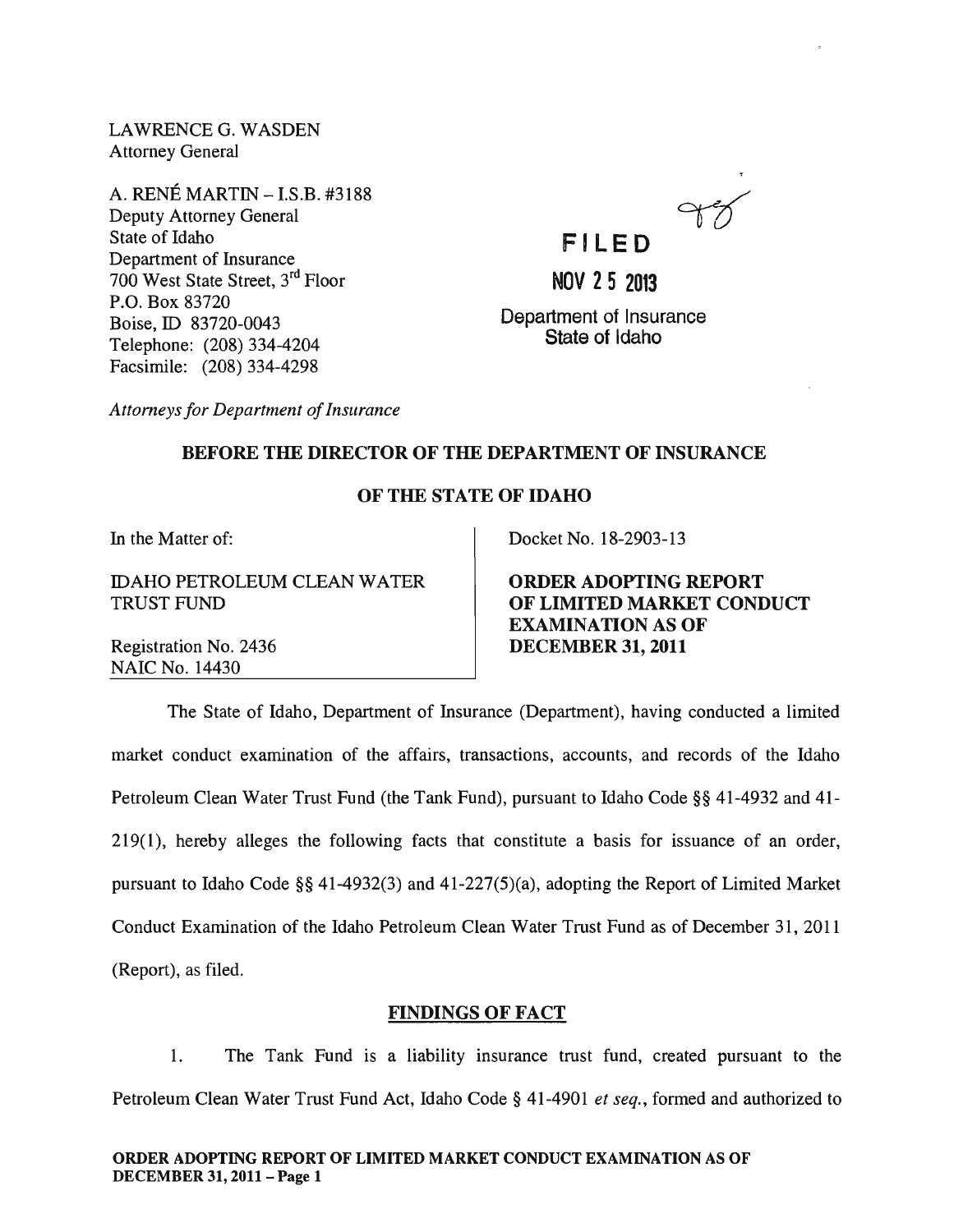operate in Idaho as a non-profit special purpose vehicle that issues contracts of liability insurance .to governmental and private owners and operators of petroleum storage tanks. The Tank Fund operates under Registration No. 2436 issued by the Department Director (Director). Pursuant to Idaho Code § 41-4904(2), the administrator of the Tank Fund is the Idaho State Insurance Fund (State Fund).

2. The Department completed a market conduct examination of the Tank Fund pursuant to Idaho Code §§ 41-4932 and 41-219(1) on or about October 25, 2013. The Department's findings are set forth in the Report. The Report covered the time period between January 1,2007 and December 31, 2011.

3. Pursuant to Idaho Code § 41-4932(3), a copy of the Report, verified under oath by the Department's examiner-in-charge, was filed with the Department on October 25,2013, and a copy of such verified Report was transmitted to the State Fund, as administrator of the Tank Fund, on October 26, 2013. A copy of the Report is attached hereto as Exhibit A.

4. On November 15, 2013, the Department received a Waiver executed by the State Fund as administrator of the Tank Fund. A copy of such Waiver is attached hereto as Exhibit B. By execution of such Waiver, the Tank Fund acknowledged receipt of the Report and consented to the immediate entry of a final order by the Director adopting the Report without any modifications. Further, such Waiver included the waiver of the Tank Fund's rights to examine the Report for a period of time up to two (2) weeks; to provide a written submission regarding corrections or changes prior to the entry of a final order; to request a hearing concerning the Report; and to seek reconsideration and appeal from the Director's order adopting the report.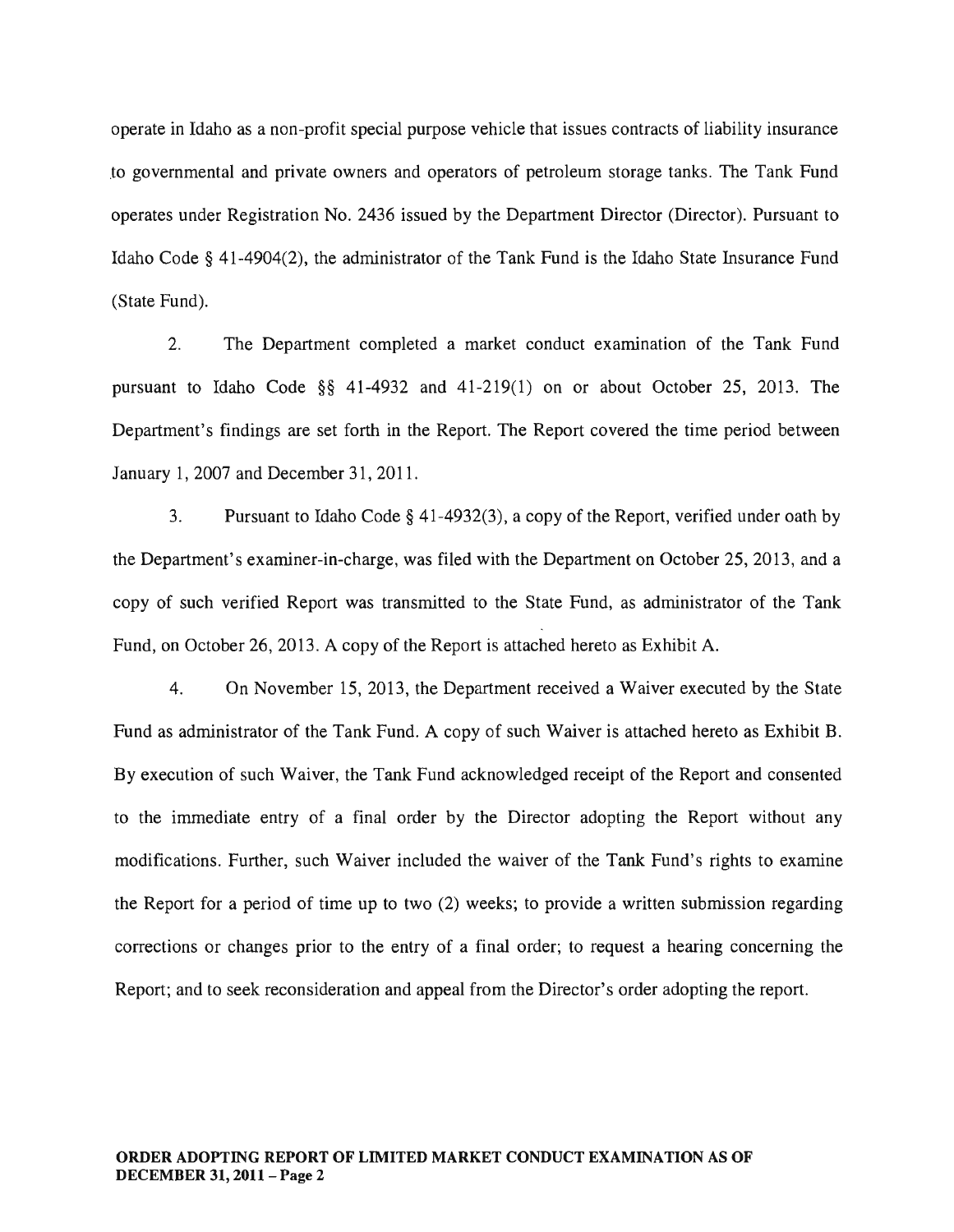#### CONCLUSIONS OF LAW

5. Idaho Code § 41-4932(3) provides that, after the examination report contemplated by that section has been completed and properly delivered, and the examinee has had the opportunity to exercise the rights set forth in that section, or waive such rights, as in the instant case, the Director shall file the report with the Department as a document open to public inspection, and shall deliver a copy of the report to the administrator of the Tank Fund.

6. Having fully considered the Report, and the administrator of the Tank Fund having waived the rights set forth in Idaho Code § 41-4932(3), the Director concludes that the Tank Fund is in compliance with the provisions of title 41, Idaho Code, applicable to the Tank Fund's market conduct, pursuant to Idaho Code § 41-4930.

#### ORDER

NOW, THEREFORE, based on the foregoing, IT IS HEREBY ORDERED that the Report of Limited Market Conduct Examination of the Idaho Petroleum Clean Water Trust Fund as of December 31, 2011, is hereby ADOPTED as filed, pursuant to Idaho Code § 41-4932(3).

IT IS FURTHER ORDERED, pursuant to Idaho Code § 41-4932(3), that the adopted Report is a public record on file with the Department.

IT IS SO ORDERED. DATED this  $\frac{75.71}{5}$  day of November, 2013.

> STATE OF IDAHO DEPARTMENT OF INSURANCE

hamfeal

WILLIAM **Director**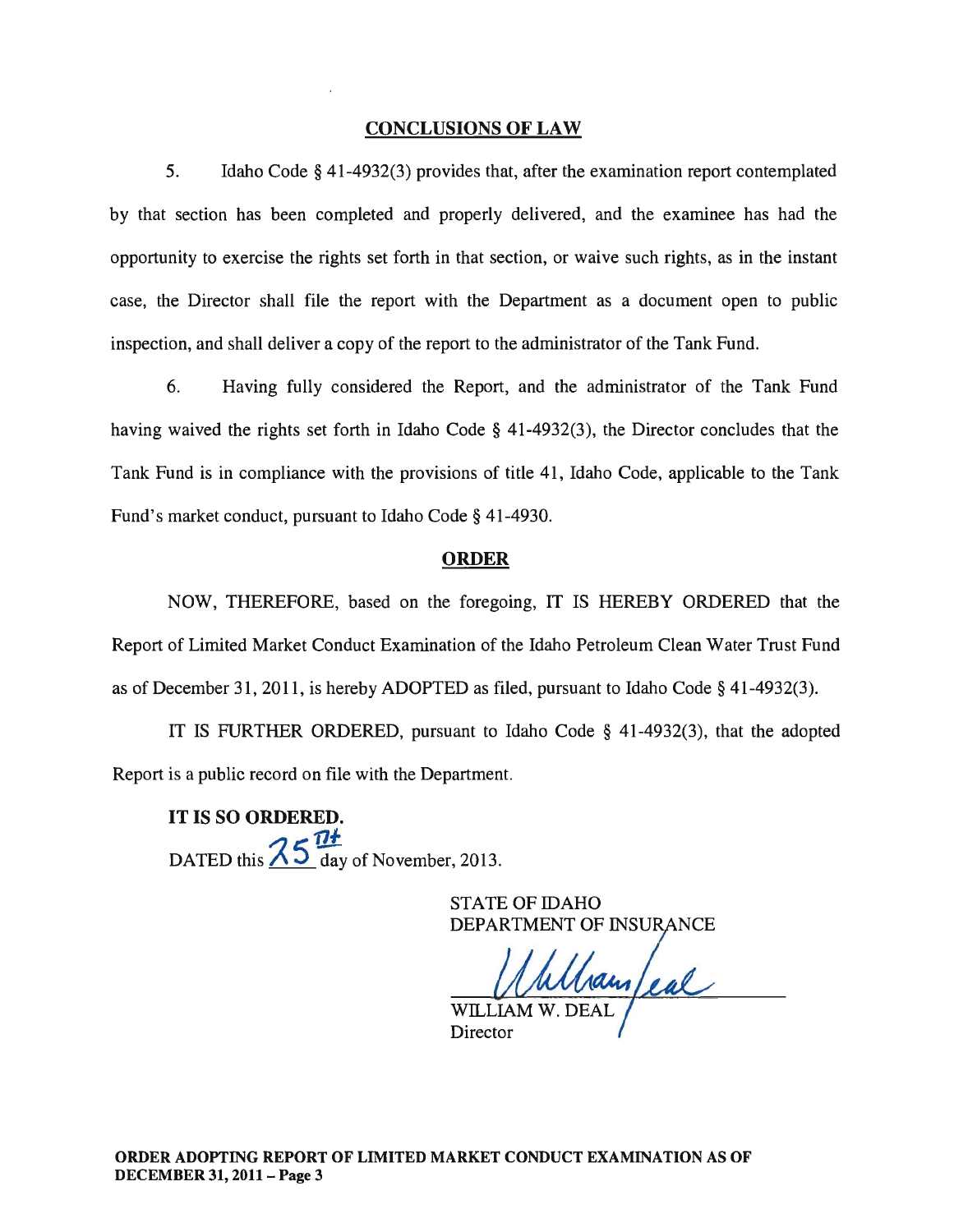#### CERTIFICATE OF SERVICE

I HEREBY CERTIFY that, on this  $\frac{1}{2}$ th day of November, 2013, I caused a true and correct copy of the foregoing ORDER ADOPTING REPORT OF LIMITED MARKET CONDUCT EXAMINATION AS OF DECEMBER 31, 2011 to be served upon the following by the designated means:

Idaho Petroleum Clean Water Trust Fund c/o Idaho State Insurance Fund, Administrator Attn: James M. Alcorn 1215 West State Street Boise, ID 83720-0044 JamesM.Alcorn@idahosif.org



| Georgia Siehl, CPA, CFE        |
|--------------------------------|
| Bureau Chief/Chief Examiner    |
| Idaho Department of Insurance  |
| 700 W. State Street, 3rd Floor |
| Boise, ID 83720-0043           |
| georgia.siehl@doi.idaho.gov    |

| first class mail |
|------------------|
| certified mail   |
| hand delivery    |
| ] email          |

Javes Teresa Jones ~

Assistant to the Director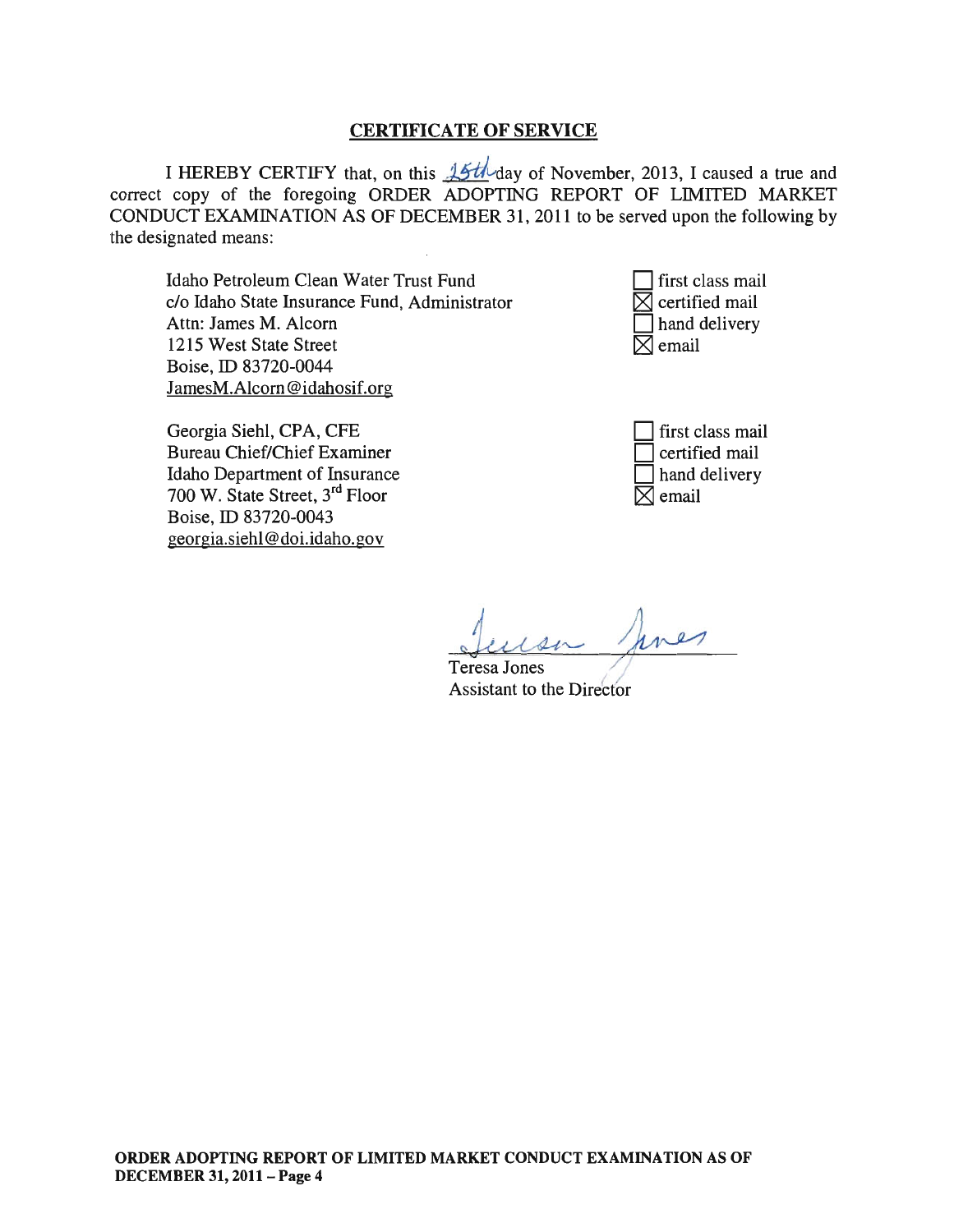DEPARTMENT OF INSURANCE

# STATE OF IDAHO



## REPORT OF LIMITED MARKET CONDUCT EXAMINATION

of the

# IDAHO PETROLEUM CLEAN WATER TRUST FUND

(NAIC Company Code 14430)

as of

December 31, 2011

| <b>EXHIBIT</b> |
|----------------|
|                |
|                |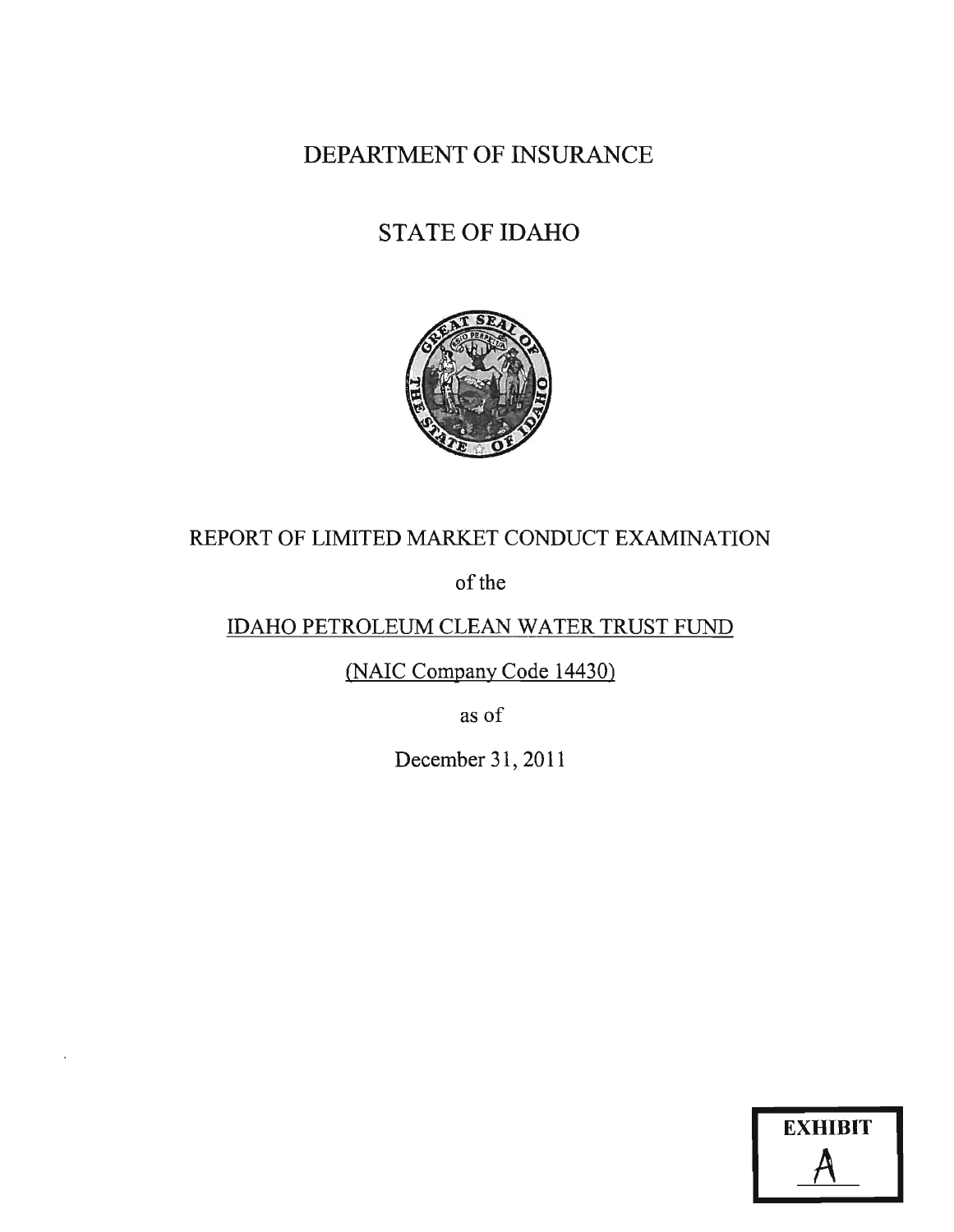## **TABLE OF CONTENTS**

| <u>Page</u> |
|-------------|
|             |
| 2           |
|             |
|             |
| 3           |
| 4           |
|             |
|             |
| 6           |
| 7           |
| 7           |
|             |
|             |
| 8           |
| 8           |
|             |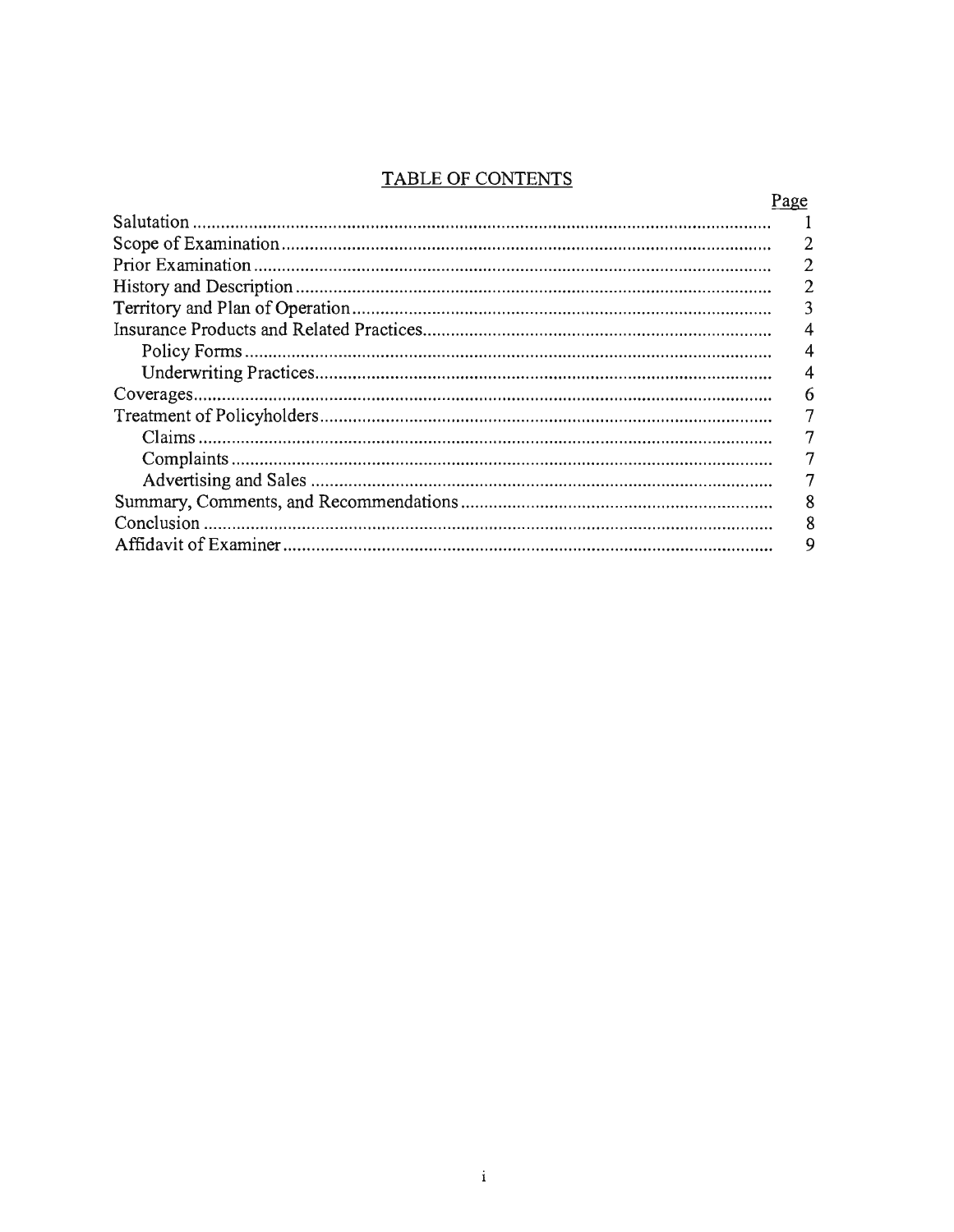## *State of Idaho*  **DEPARTMENT OF INSURANCE**

C.L. "BUTCH" OITER Governor

700 West State Street, 3rd Floor P.O. Box 83720 Boise, Idaho 83720-0043 Phone (208)334-4250  $FAX # (208)334-4398$ 

WILLIAM W. DEAL Director

> Boise, Idaho October 25, 2013

The Honorable William W. Deal Director of Insurance State of Idaho 700 West State Street P. O. Box 83720 Boise, Idaho 83720-0043

Dear Director:

Pursuant to your instructions, in compliance with Sections 41-219(1) and 41-4932, Idaho Code, and in accordance with the practices and procedures promulgated by the National Association of Insurance Commissioners (NAIC), we have conducted a limited market examination as of December 31, 2011 of:

> Idaho Petroleum Clean Water Trust Fund 1215 West State Street Boise, Idaho 83720

hereinafter referred to as ''the Tank Fund" at its offices in Boise, Idaho. The following Report of Examination is respectfully submitted.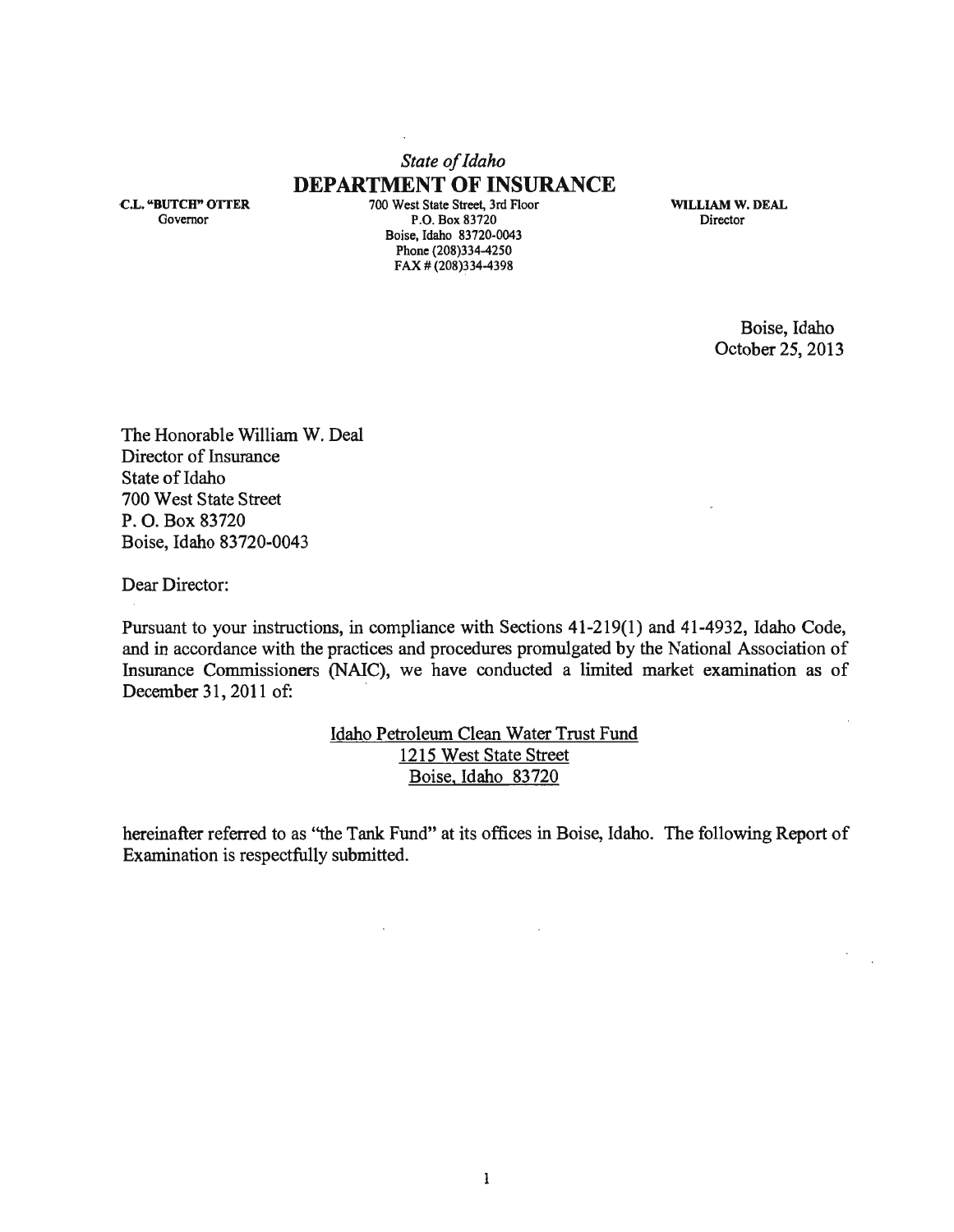#### SCOPE OF EXAMINATION

This limited Market Conduct examination covered the period January 1,2007, through December 31, 2011. The examination was conducted at the Boise, Idaho office of the Tank Fund by examiners from the State of Idaho. The examination was conducted in accordance with Sections 41-219(1) and 41-4932, Idaho Code, and the National Association of Insurance Commissions (NAIC) *Market Regulation Handbook.* 

A separate, financial conditions examination as of December 31,2011 was conducted concurrently with the market examination by the Idaho Department of Insurance.

#### PRIOR EXAMINATION

The previous market examination was conducted by the Idaho Department of Insurance covering the period January 1, 2002 through December 31, 2006.

The previous examination recommended that the accountant check the loss date of all opened claims on his worksheet against the loss dates recorded at the Fund's claims system. It was also recommended that the Fund's claims department notify the accountant if there is any change on the loss date on any claims. The manager of the Tank Fund verified that they have established a procedure where any change to the date of loss is also reported to the accountant.

#### HISTORY AND DESCRIPTION

The Tank Fund was established by an act of the Idaho Legislature with the passage of the "Idaho Petroleum Clean Water Trust Fund Act", pursuant to the provisions of Idaho Code, Title 41, Chapter 49, which was approved on March 23, 1990. The Tank Fund received a certificate of registration to do business in Idaho on April 24, 1991.

The Tank Fund is a non-profit specialty insurance organization, which was founded for the purpose of providing affordable petroleum liability insurance coverage to pay for corrective and cleanup measures, and third-party property damage and bodily injury related to the storage of petroleum products in aboveground and belowground tank containers. Owners or operators of farm tanks or residential tanks and heating tanks may also seek insurance from the Tank Fund.

The major funding for the Tank Fund was provided by the collection of a "transfer fee" of one cent per gallon on all petroleum products delivered or stored within the State of Idaho after April 1, 1990. The "transfer fee" is a charge that is assessed against the licensed distributors, or suppliers based upon the number of gallons of petroleum that are initially delivered into the State of Idaho. The fees were the Tank Fund's primary source of income and served as an alternative to the "premiums" which would be collected in a conventional insurance operation. However, there is no correlation between the transfer fees collected and the number of policies issued or tanks insured.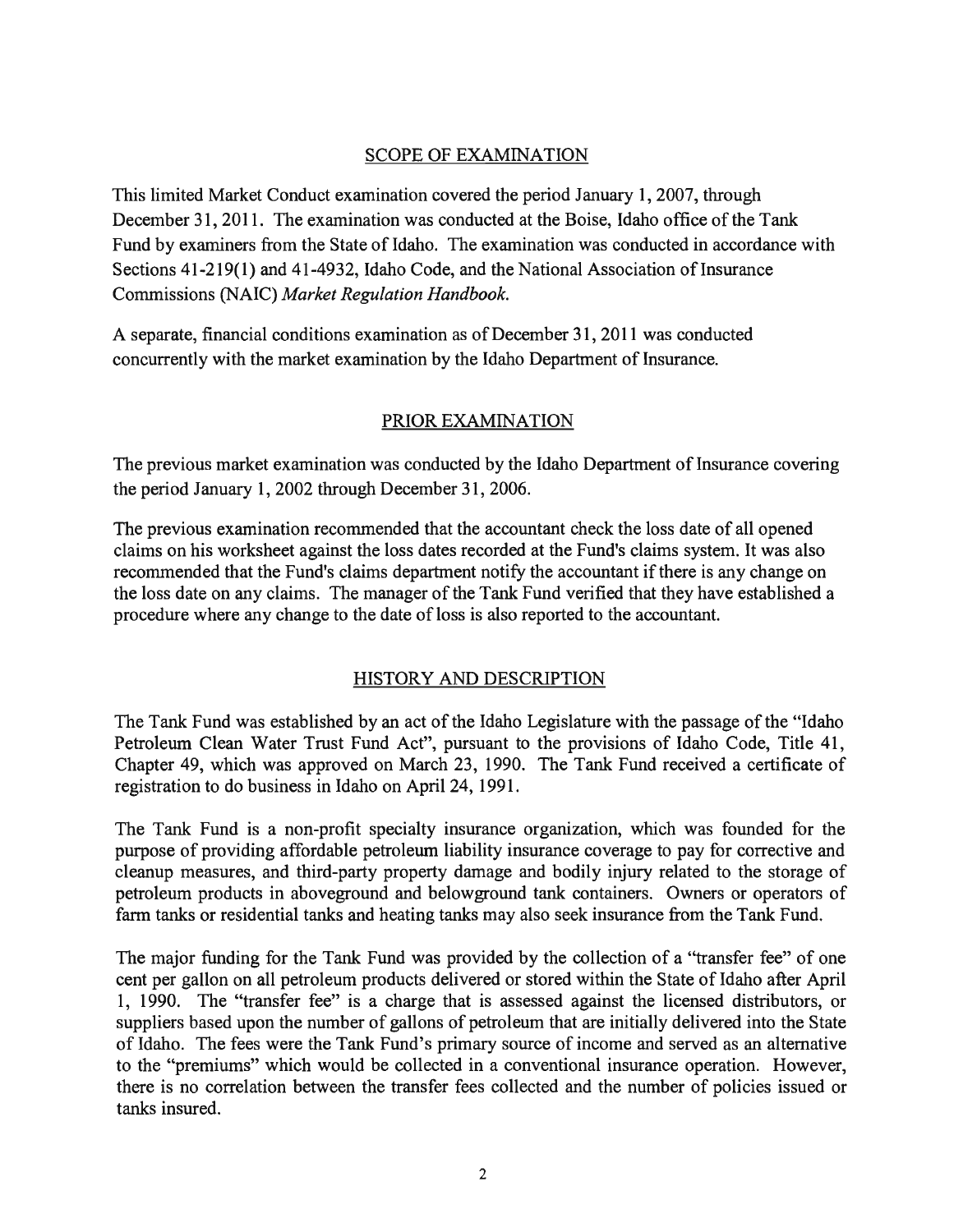Transfer fee payments must be remitted to the Idaho State Tax Commission with the distributor's monthly report. The Idaho State Tax Commission collects the transfer fees pursuant to Section 41-4909(8), Idaho Code. The Commission shall then promptly submit these fees to the Idaho State Treasurer for deposit in the Tank Fund.

Section 41-4910(5), Idaho Code provided for the transfer fees to be distributed as follows: 77 percent to the highway distribution accounts, 3 percent to the Idaho department of parks and recreation, and the remaining 20 percent to the Tank Fund. This distribution is after allowing for the actual cost of collecting, administering, and enforcing the transfer fee by the Commission and after establishing a refund account.

Subsequent to December 31,2006 and effective July 1, 2007, Section 41-4909(10), Idaho Code was amended, to reflect that the transfer fees are to be suspended when the unencumbered surplus equals \$35,000,000 and will be reactivated when the surplus balance equals \$25,000,000. On July 26, 2007, the Director of the Department sent a certification to the Idaho State Tax Commission indicating that the unencumbered surplus as of June 30, 2007 was \$21,265,492. This reinstated the transfer fees beginning with the first day of the second month following the certification.

In 2003, a Board of Trustees was established for the Tank Fund under Section 41-4904, Idaho Code. Also in 2003, the Idaho State Insurance Fund (State Fund) was designated as the Administrator of the Tank Fund pursuant to Section 41-4904(2), Idaho Code. Prior to 2003, James M. Alcorn was trustee of the Tank Fund and an employee of the State Fund was the Administrator.

The Tank Fund also collected application fees of \$5 or \$25 for each tank for which an application for coverage was made and annually thereafter as long as the tanks continued to meet the eligibility provisions of Section 41-4911A, Idaho Code. The amount of the application fee was determined by the type of tank and the funds collected were promptly remitted to the State Treasurer for deposit into the Tank Fund.

The Tank Fund is exempt from the Idaho Insurance Guaranty Association under Section 41- 3603(9), Idaho Code.

#### TERRITORY AND PLAN OF OPERATION

A Certificate of Registration was issued by the Idaho Department of Insurance enabling the Tank Fund to transact business in Idaho. The Tank Fund is authorized by Idaho Code to write business only in the State of Idaho. The Tank Fund's basic purpose is to provide affordable liability and cleanup insurance to qualified petroleum storage tank owners/operators in the State of Idaho in order for them to meet the financial responsibility requirements of the Environmental Protection Agency (EPA). The Tank Fund was certified by the EPA as meeting the financial responsibility requirement standards. The Tank Fund does not have any agents or utilize an agency force.

The operation of the Tank Fund is dependent on the funding provided by the transfer fees, application/renewal fees, and interest income on the Tank Fund's investments. On March 24, 1997, an amendment to Section 41-4909, Idaho Code, provided for the retention of transfer fees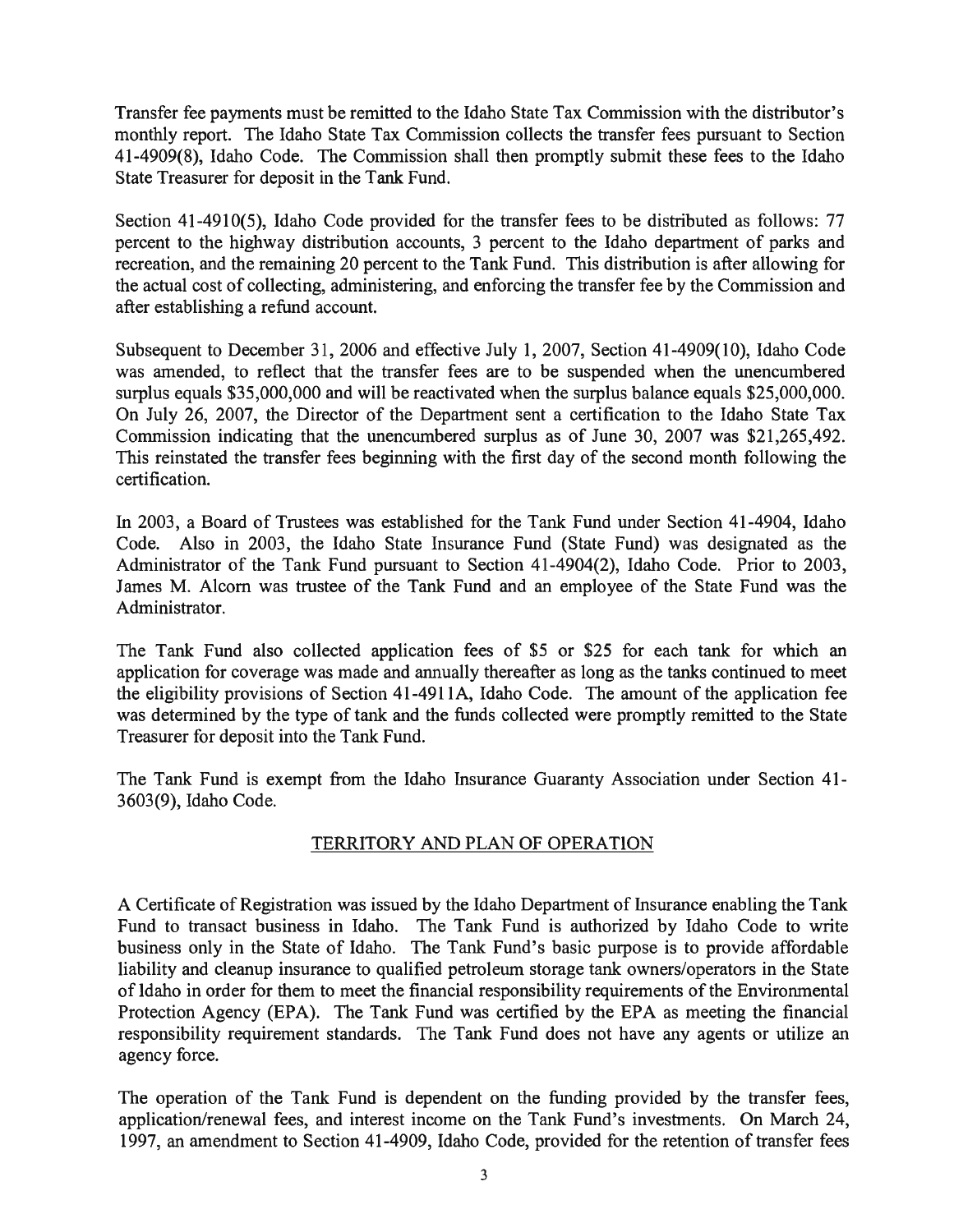and the Tank Fund would be allocated 20 percent of future transfer fee collections on a monthly basis.

As noted in the *HISTORY AND DESCRIPTION* section of this report, on July 26,2007, the Director of the Department of Insurance sent a certification to the Idaho State Tax Commission indicating that the Tank Fund's unencumbered surplus as of June 30,2007 was \$21,265,492. This level of surplus triggered the reinstatement of transfer fees flowing to the Tank Fund, as set forth under Section 41-4909(10), Idaho Code, effective July 1, 2007.

### INSURANCE PRODUCTS AND RELATED PRACTICES

#### Policy Forms and Underwriting

### Policy Forms

The Idaho Petroleum Clean Water Trust Fund (Tank Fund) issues insurance coverages for corrective (cleanup) action, bodily injury and property damage resulting from accidental releases, leaks, or spills from petroleum storage tanks. All of these coverages are incorporated into one standard policy form, which is designed specifically for this type of insurance. Idaho Code Section 41-4911A governs the provisions of the policy contract, and indicates that the policy must meet the statutory requirements of Idaho Code, Title 41, Chapter 49, "Idaho Petroleum Clean Water Trust Fund Act", and any other requirements imposed by federal or state law or regulation on any category of petroleum storage tank owners or operators to demonstrate financial responsibility.

The Manager of the Tank Fund confirmed there were no changes to policy forms since the last examination.

#### Underwriting Practices

The Tank Fund's underwriting practices and procedures are guided by Idaho Code Sections 41- 4912 and 41-4912A, which outline the criteria necessary for storage tanks to be eligible for insurance. The requirements for insurance coverage are summarized as follows:

- a. The prospective insured must complete and submit the prescribed application for insurance form. The Tank Fund will review the application and determine eligibility. If eligible, the Tank Fund will bill the required application fee.
- b. The tank to be insured, if an Underground Storage Tank, (UST) must be in a condition sufficient to comply with applicable federal and state UST regulations.
- c. The tank must be used only for storage of petroleum products.
- d. The tank (if a UST) must pass a "tank tightness" test. The Applicant is responsible for hiring an independent certified Third-Party UST Inspector to provide this report to the Tank Fund.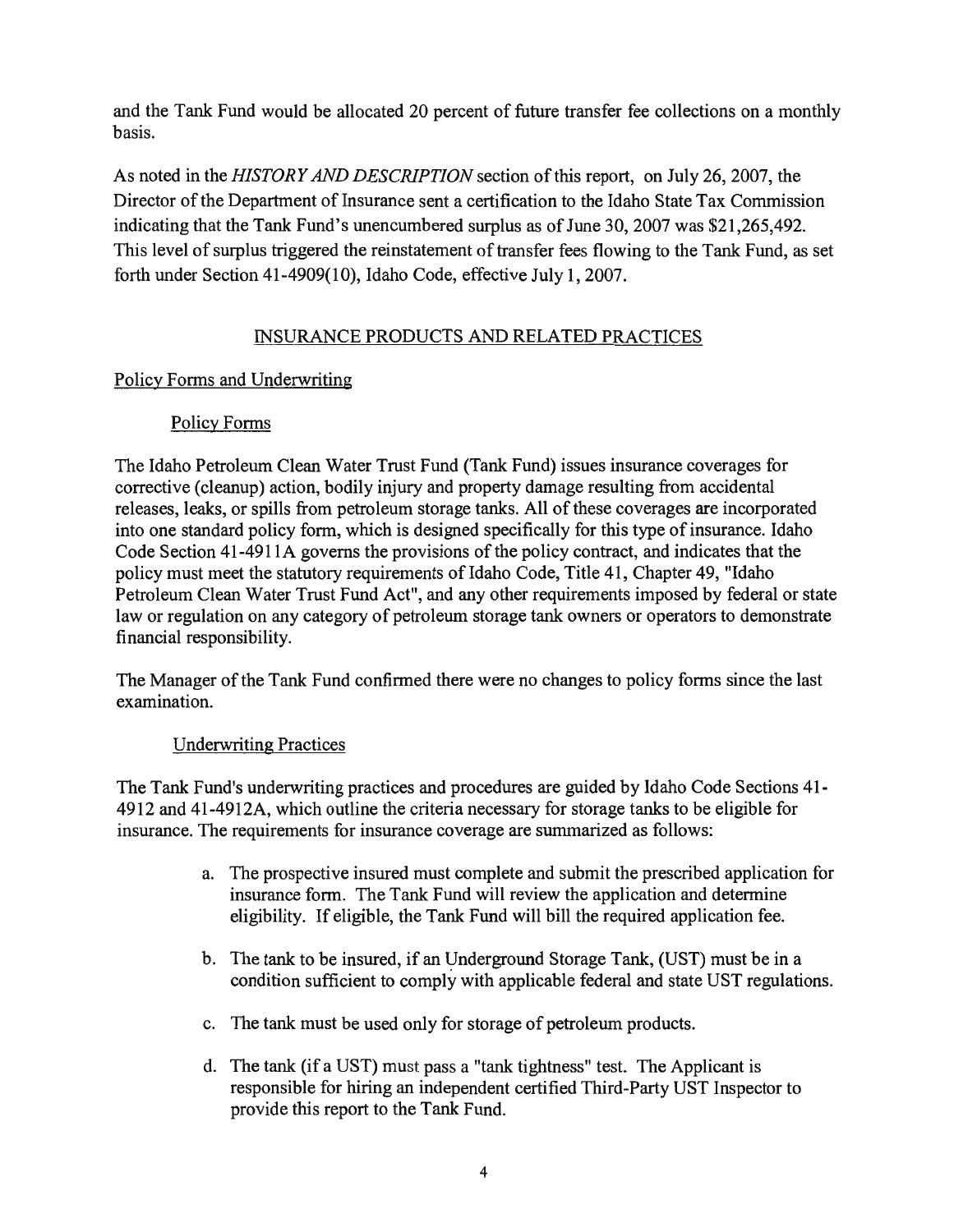- e. The tank, if an Aboveground Storage Tank, (AST) must be in compliance with state and federal regulations including the uniform fire code. If an AST is exempt from the regulations and the fire code because it was installed prior to the effective dates of such regulations or code, it must undergo and pass a tank tightness test.
- f. The tank, if a farm tank or residential tank, must be in compliance with any applicable state or federal regulations.
- g. Any contamination must have been cleaned up, or have a plan for cleanup or removal (approved by the Department of Environmental Quality) being implemented; provided that the Tank Fund shall not pay for any costs associated with prior contamination. Additionally, the Tank Fund can provide coverage for tanks when an applicant has certified that the tank in question is not the source of surrounding contamination.

After an application has been registered, reviewed, and prioritized, a copy is mailed to a field representative. The field representative visits each site of the applicant for a physical inspection of the facility and perform a "Level I" (above ground) site assessment in order to determine if the tank(s) are eligible for insurance coverage. The Tank Fund has specific procedures that it uses to determine if each of the criteria previously outlined have been met.

A Level I site assessment is performed by a Tank Fund Field Representative and involves a visit to the site of the prospective insured for purposes of verifying the information submitted on the application and a physical evaluation of the site for underwriting purposes. This includes an appraisal of the condition of the site and equipment as well as its surrounding area for potential exposure and contamination. A historical background check of the site is also obtained by reviewing the Risk Assessment Manual developed by the state and the records of other various local agencies and conducting interviews. These background checks provide information on the previous use of the land, characteristics and condition of the soil, groundwater, and other geological/environmental data that would be useful in making an underwriting decision.

A Level II (underground or sub-surface) site assessment is performed if the prospective insured's site did not qualify for insurance after a Level I assessment due to a history, evidence or suspicion of prior contamination on the site. The Level II site assessment is paid for by the Tank Fund but performed by a third party environmental engineering company. The Level II involves the controlled collection of subsoil and or groundwater samples to determine if there is a presence of hydrocarbons. Following established protocols, the soil and ground water samples are collected and submitted to a third party laboratory to test for hydrocarbons according to establish EPA testing procedures which determine the extent and nature of any underground contamination. The managing geologist/hydrologist, from the environmental engineering company, prepares a report to the Tank Fund on the extent of the Level II Site Assessment and the test results. The end results of the tests reveal if there is petroleum contamination, how much fuel is present in the soil or ground water and whether the spill is fresh and from the existing tanks or from an older release. More importantly, the test results indicate if the hydrocarbons present a threat to human health, safety and the environment requiring the insurance applicant to engage with Idaho Department of Environmental Quality to establish a cleanup plan prior to the issuance of an insurance policy.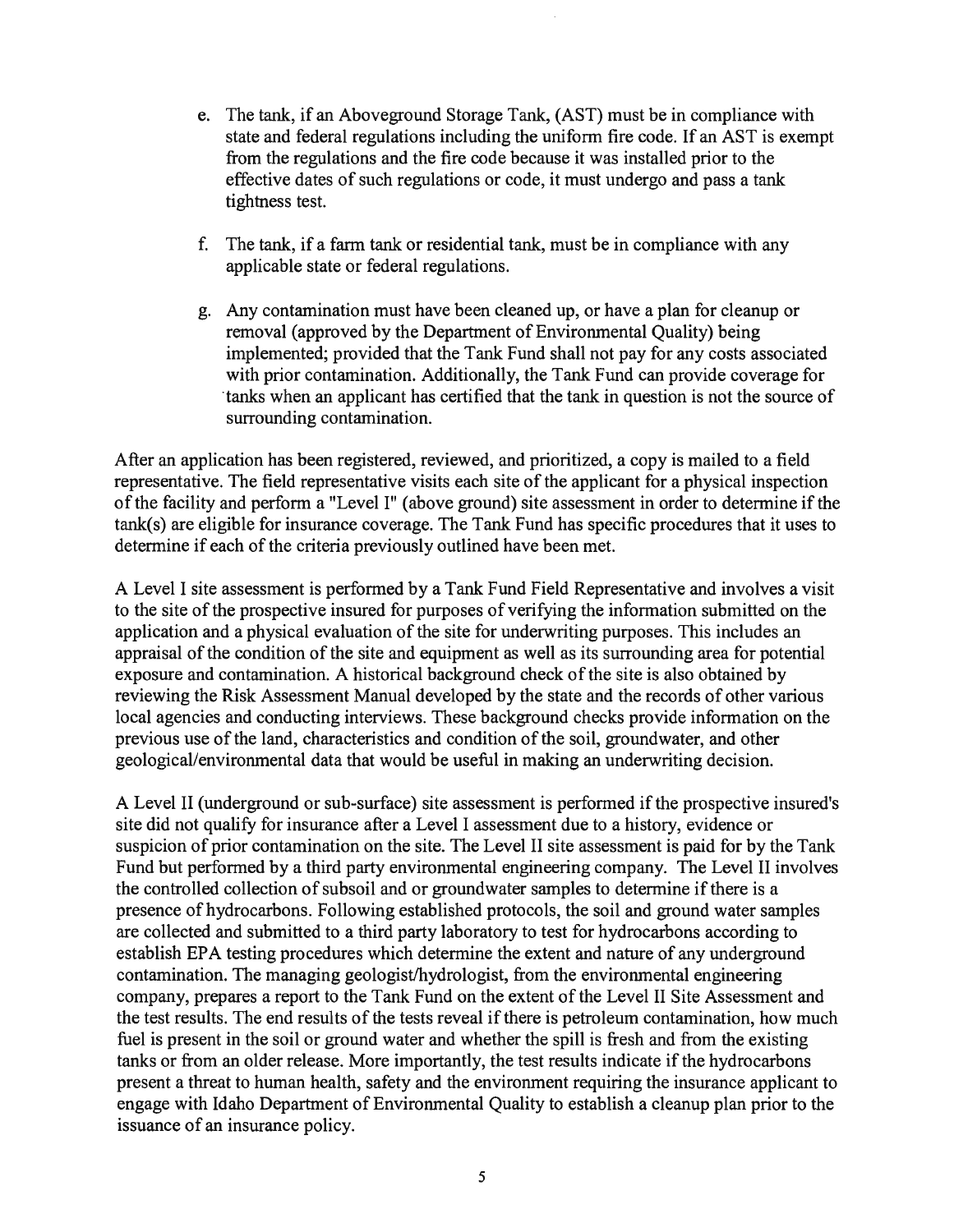In summary, if a field representative determined through a Level I site assessment, or if it is determined by a Level II site assessment that one or more tanks on a particular site were not eligible for insurance coverage, the underwriter promptly notifies the applicant by letter. The letter states the reasons why the tanks at the site do not qualify for insurance and also outlines the procedures which must be taken by the applicant to make the tanks eligible for coverage.

Policies are considered for renewal at the end of each annual policy period. The insured is required to submit an additional annual application fee (\$5 for heating oil tanks for space heating on premises; \$25 for all other covered tanks), and demonstrate that the storage tanks continue to meet the Tank Fund's eligibility criteria (per Idaho Code Sections 41-4912 and 41-4912A) and all of the underwriting requirements.

If the applicant meets the underwriting criteria, and it is determined the tanks are insurable, the Tank Fund policy provides protection as outlined below:

#### Coverages

Corrective action (cleanup), bodily injury, and property damage resulting from accidental leaks, releases, or spills from petroleum storage tanks, with the following limits per respective groups/ classifications as noted in Idaho Code Sections 41-4906 and 41-4907:

| Type of Operators and Tanks | Deductible | Limits of Coverage          |
|-----------------------------|------------|-----------------------------|
| Marketers with 100 or less  |            | \$1,000,000 per occurrence  |
| <b>UST</b> tanks            | \$10,000   | \$1,000,000 aggregate       |
| Marketers with more than    |            | $$1,000,000$ per occurrence |
| 100 UST tanks               | \$10,000   | \$2,000,000 aggregate       |
| Non-marketers with UST and  |            | \$500,000 per occurrence    |
| AST tanks *                 | \$10,000   | \$1,000,000 aggregate       |
| Owners/Operators of         |            | $$1,000,000$ per occurrence |
| <b>AST</b> tanks            | \$10,000   | \$1,000,000 aggregate       |
| Owners/Operators of heating |            | \$100,000 per occurrence    |
| Tanks                       | \$100      | \$100,000 aggregate         |
| Owners/Operators of farm or |            | $$100,000$ per occurrence   |
| residential tanks           | \$2,000    | \$100,000 aggregate         |

\*Non-marketers with aboveground and underground storage tanks who consume 10,000 gallons or less per month.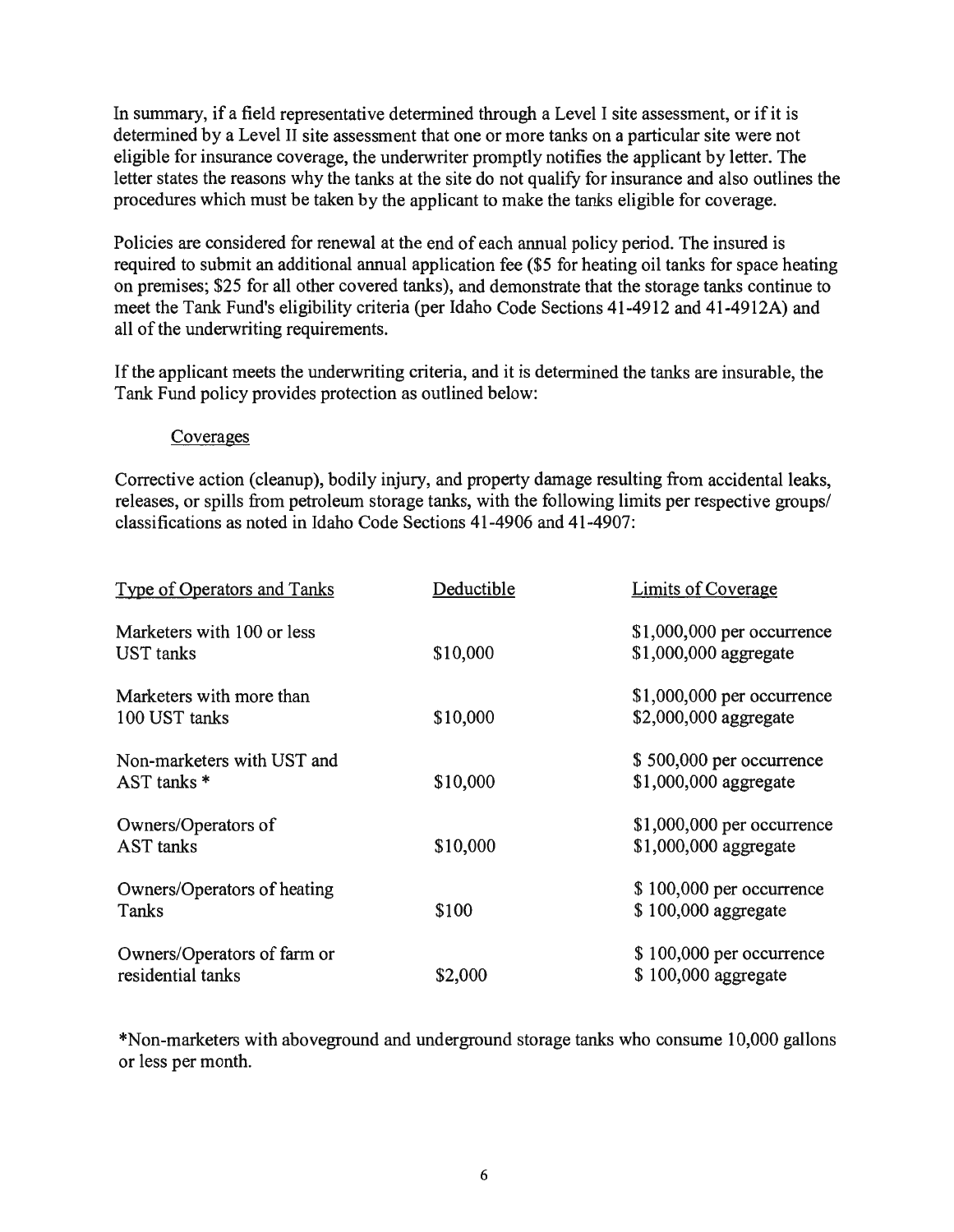## Treatment of Policyholders

## Claims

A claim or a potential claim may be reported through a number of sources. A claim may be a report of a petroleum release or suspected release by the insured, a field representative, or a third party. A claim may also be established through a notice by another governmental regulatory agency, or the insured's notice of a change in status of a covered tank (i.e. repairs, upgrade, change in use and/or closure).

Once a claim is established, an initial reserve is set-up within five (5) days of notification. All open claims are initially set for an automatic 30-day review for adjustment, and every 3 months thereafter, unless it is determined in the interim that an adjustment is appropriate.

The Tank Fund then arranges for a pre-screened third party contractor to investigate the release at the site. These site assessment investigations are conducted by a qualified Environmental Engineering or Service Company, and their procedures are performed to determine the severity of the release. Investigations are also directed at coverage determination and subrogation opportunities. When coverage is provided, and the investigation is completed, the environmental company submits a "Corrective Action Plan" (Plan) to the Tank Fund, which includes a comprehensive summary of recommendations and procedures needed to clean up the site along with time and cost estimates for personnel and equipment. The cost estimates contained in the Plan are the primary basis for adjusting the initial reserves, and for assessing future expenditures on the claim. Before any cleanup work commences, the Tank Fund is required to file a "Characterization Report" with the DEQ for its approval. This report is essentially based on the Plan submitted by the investigating environmental company.

The Tank Fund selects the pre-screened site assessment contractors subject to their business history, work experience and licensure. They are reevaluated on a yearly basis.

#### Complaints

The Tank Fund maintains a formal complaint register for the period covered by this examination. A review of the complaint register indicated that the Tank Fund has received one complaint regarding a service provider for the Tank Fund. The complaint was promptly responded to and all issues and inquiries were addressed.

#### Advertising and Sales

During this examination period, the Tank Fund did not advertise. The Tank Fund also maintained an internet website, which was reviewed. The review of the website did not disclose any advertising concerns or violations of Idaho Code Sections 41-1303 and 41-1304.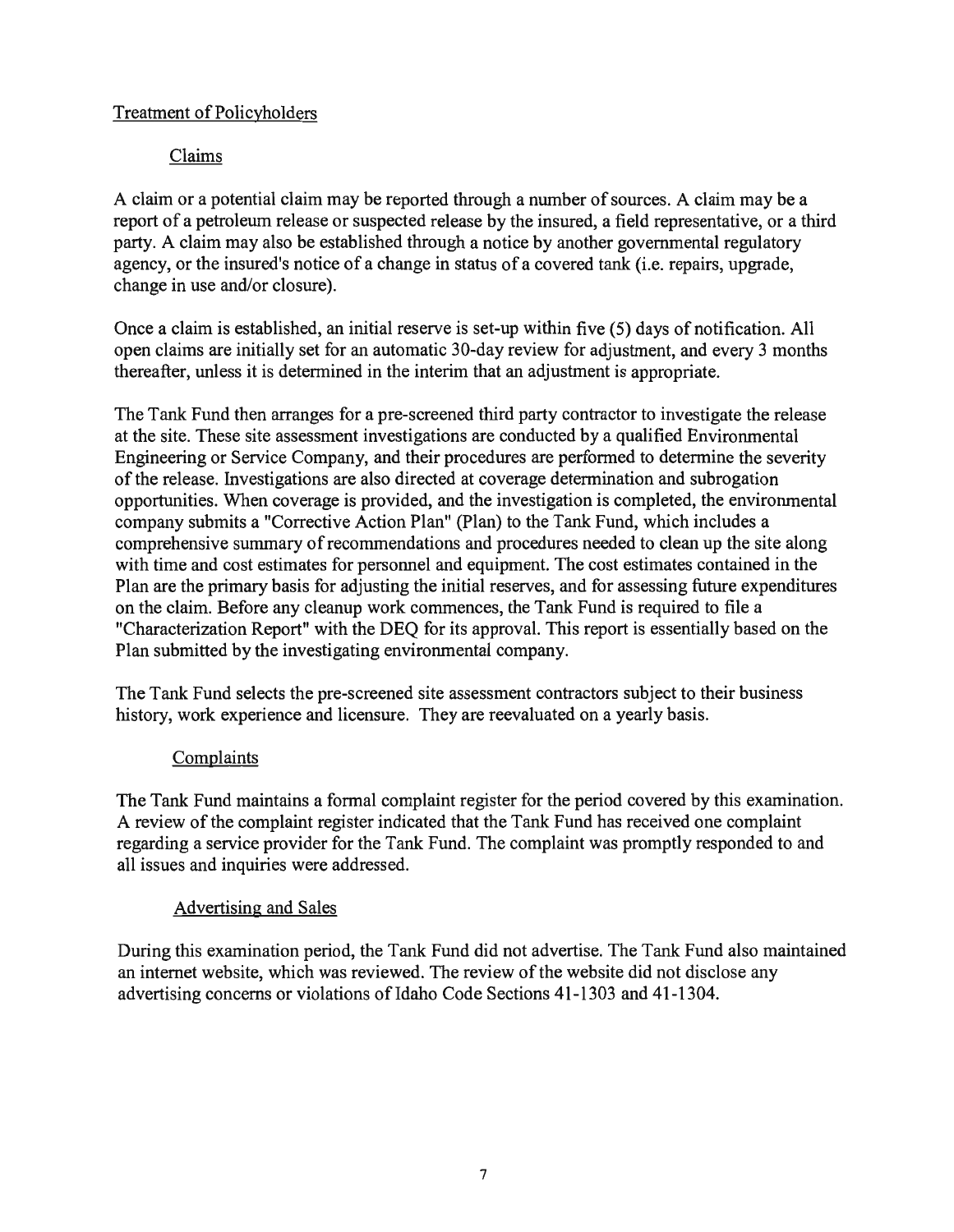#### SUMMARY, COMMENTS AND RECOMMENDATIONS

Prior year recommendations have been completed. No further recommendations were established during the current exam.

#### **CONCLUSION**

The undersigned acknowledges the assistance and cooperation of the Tank Fund's Chairman of the Board of Trustees and employees of the State Fund in conducting the examination.

In addition to the undersigned, Arlene Barrie, Market Analysis with the Idaho Department of Insurance, participated in the examination.

Respectfully submitted,

Dale Freeman, CIE Senior Insurance Examiner Department of Insurance State of Idaho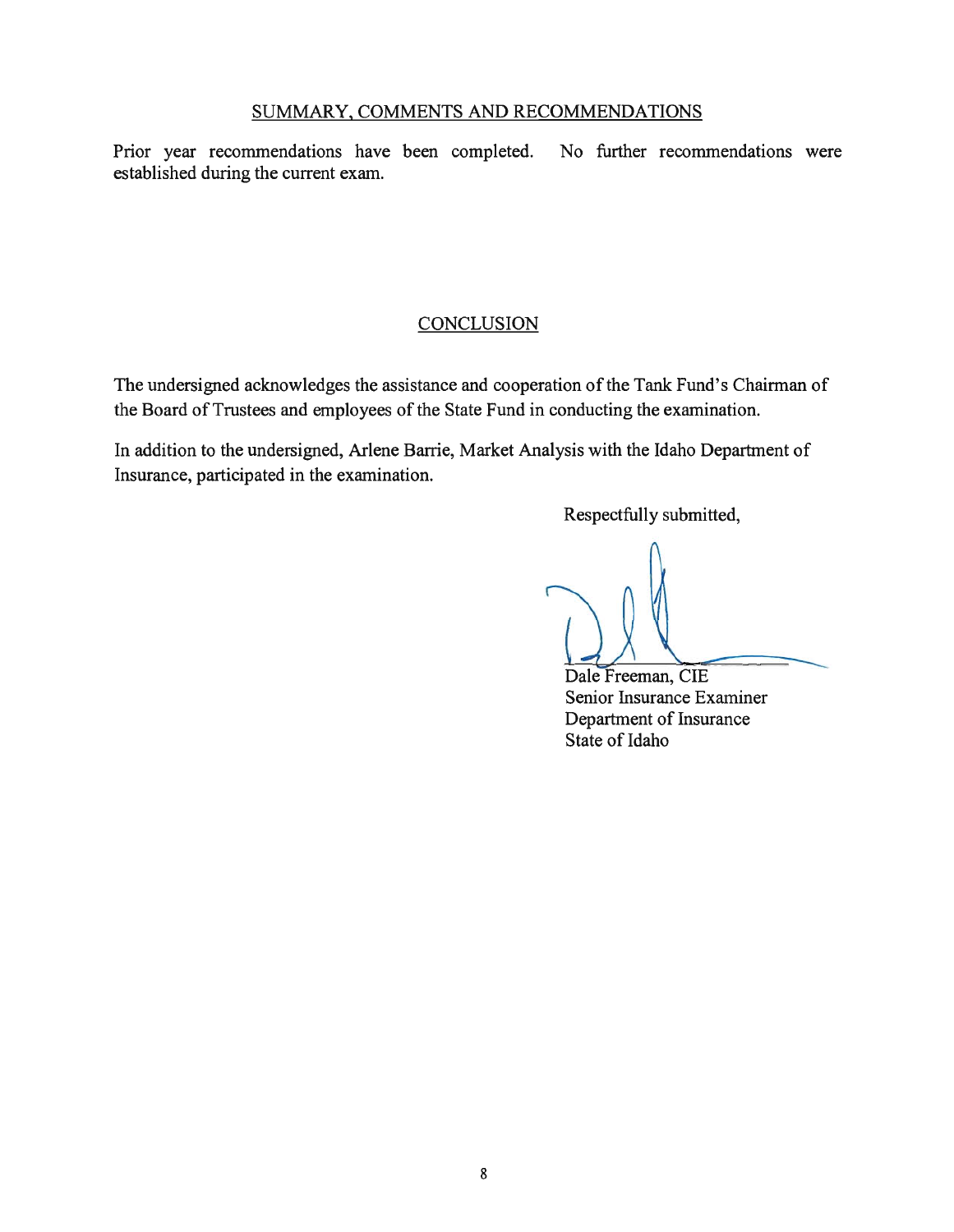## *State of Idaho*  **DEPARTMENT OF INSURANCE**

C. L. "BUTCH" OTTER Governor

700 West State Street, 3rd Floor P.O. Box 83720 Boise, Idaho 83720-0043 Phone (208)334-4250 FAX # (208)334-4398

WILLIAM W. DEAL Director

#### AFFIDAVIT OF EXAMINER

State of Idaho County of Ada

Dale Freeman, being duly sworn, deposes and says that he is a duly appointed Examiner for the Department of Insurance of the State of Idaho, that he has made an examination of the Market Conduct of the Idaho Petroleum Clean Water Trust Fund for the period from January 1, 2007 through December 31, 2011, including subsequent events, that the information contained in the report consisting of the foregoing pages is true and correct to the best of his knowledge and belief, and that any conclusions and recommendations contained in the report are based on the facts disclosed in the examination.

Dale Freeman, CIE

Senior Insurance Examiner Department of Insurance State of Idaho

Subscribed and sworn to before me the  $25 -$  day of  $\sqrt{16/2}$ , 2013 at Boise, Idaho Notary Public My commission expires:

*<u>PRESESSESSES</u>*